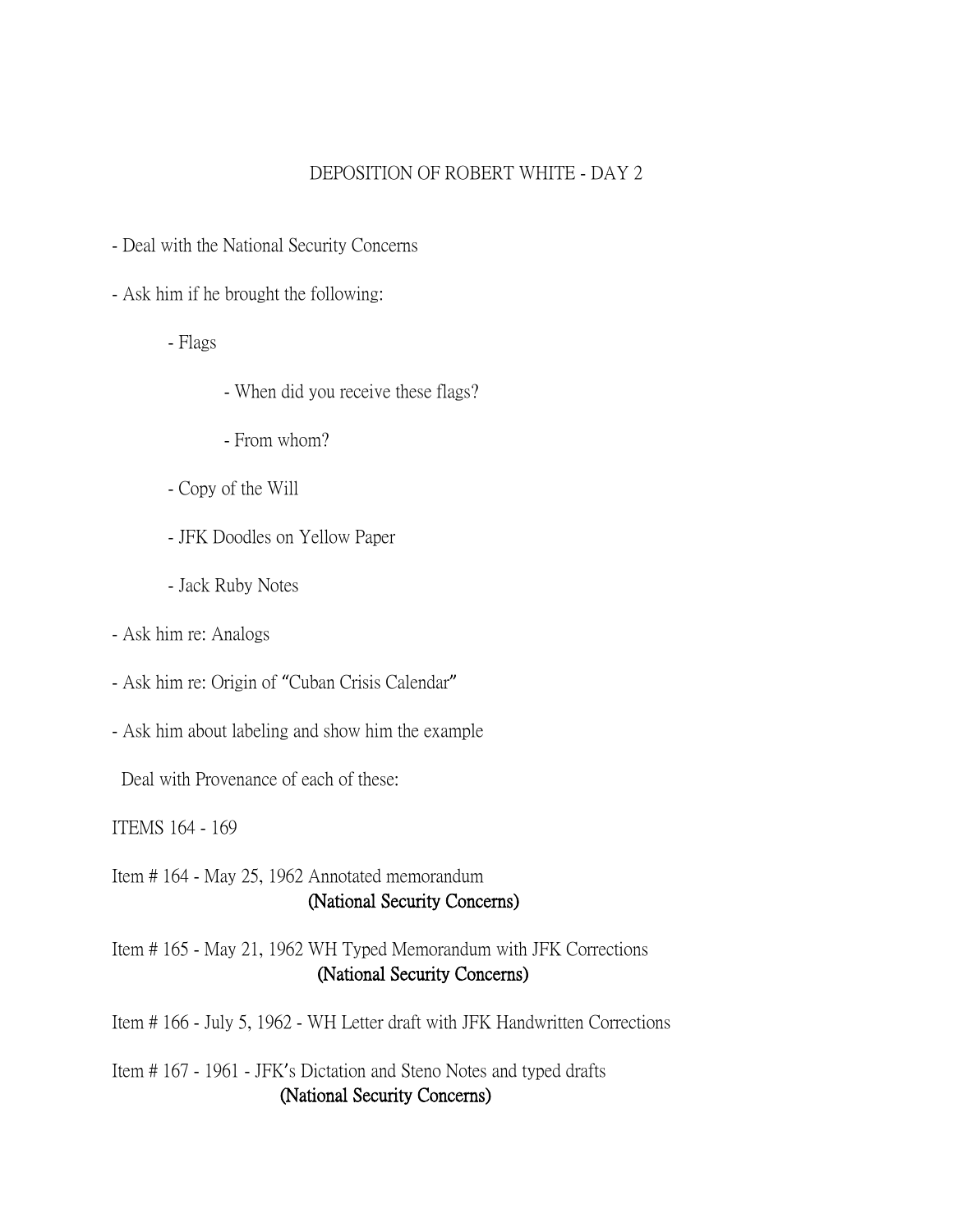Item # 168 - 1962 - Same as above

Item # 169 - 1962 - JFK dictation steno notes and typed drafts (National Security Concerns)

Items 170 - ?

- Ask him if he's thought more about any AR records?

- What from his AR collection did he not put on that list?

Deal with Provenance of the items he already sent:

Item # 93 - Welcome to Texas

Item # 94 - Multipage tour

Item # 94 - Complete Schedule of JBK in Mexico

#### EVELYN AND HAROLD LINCOLN - More Background

 - Did you ever tell any one that the Lincoln Items represent 60% of your core collection?

 - Do you have a letter dated April 5, 1989, which reads, **"**Dear Robert....and consists of EL telling you about objects given to her by her boss? (Quoted in a Annapolis Quarterly)

- Did she ever tell you that after the assassination, she had gone into the President**'**s office and collected items?
- After EL**'**s death, did HL ever show you any file Cabinets or trunks?

- Did Harold Lincoln ever go through a file cabinet with you and make notes for you about the objects that were going to be given to you?

- Did Harold Lincoln ever give you letters itemizing memorabilia he had given to you? (Harold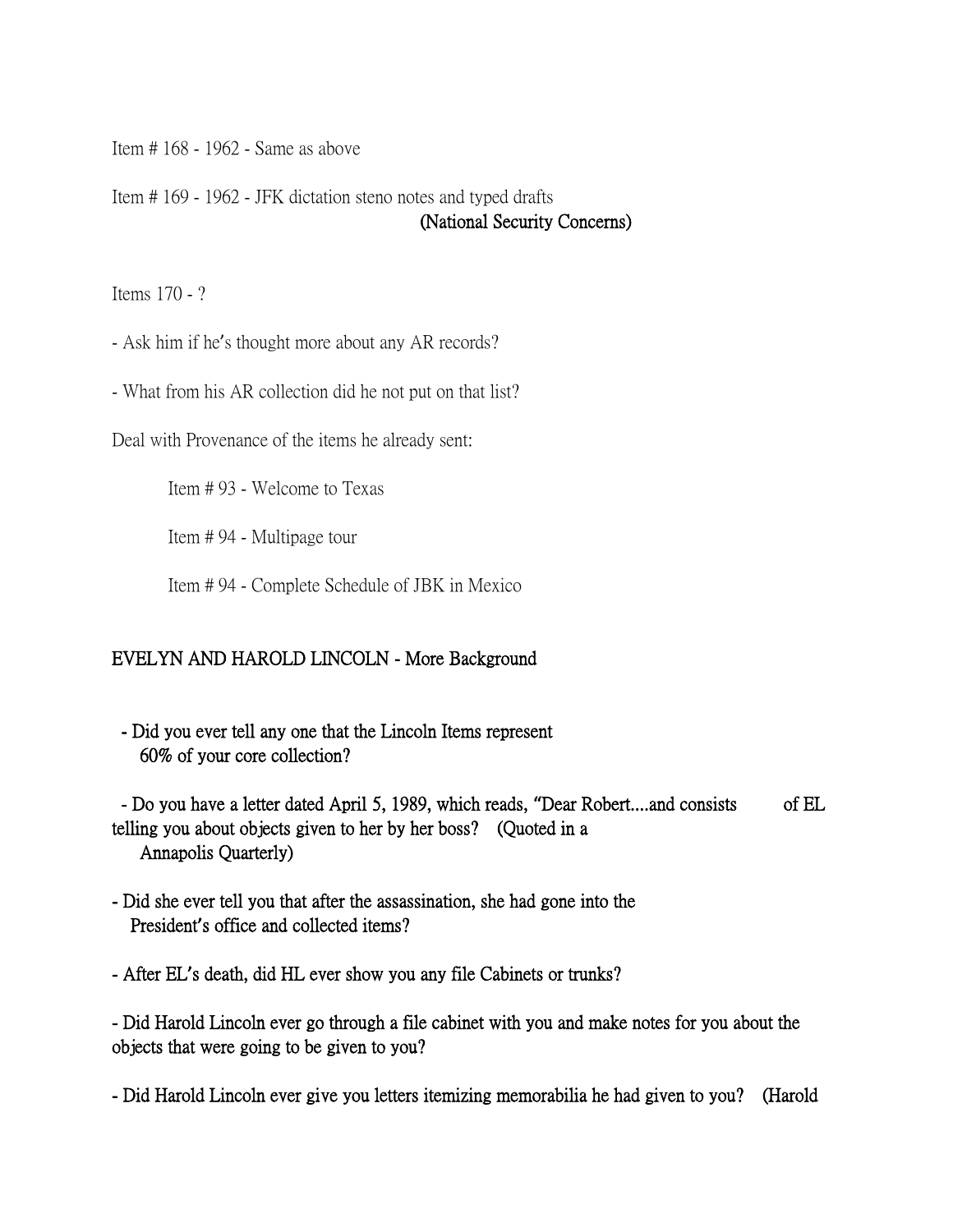Lincoln letters are part of the lawsuit)

- Where are these letters? (Should have produced pursuant to Paragraph 5)

**"**All records you obtained........**"**

- What exactly did you receive as a beneficiary under the will?

 (File cabinet ES and Kennedy Memorabilia, such as brief case, signing table Rocker and stereo)

- Describe the dimensions of the file cabinet?
- What other items did you receive?
- When did you receive them?
- Did you ever buy any items from either of the Lincolns?
- Did the Lincolns ever introduce you to anyone who gave, showed, or sold You any Kennedy items?
- Whom?
- What did they contribute to your collection?
- Did other researchers ever approach Evleyn Lincoln in your presence?
- Did you ever introduce other collectors/researchers to Evelyn Lincoln?

#### INVENTORY OF EVELYN LINCOLN ITEMS

- Mark List given to Rosen and Montague
- Do you remember a meeting with Rosen and Montague on April 10, 1997?

- Do you remember giving them a list of items that you received from the Lincoln estate, all of which are **"**memorablia**"** unrelated to the assassinastion?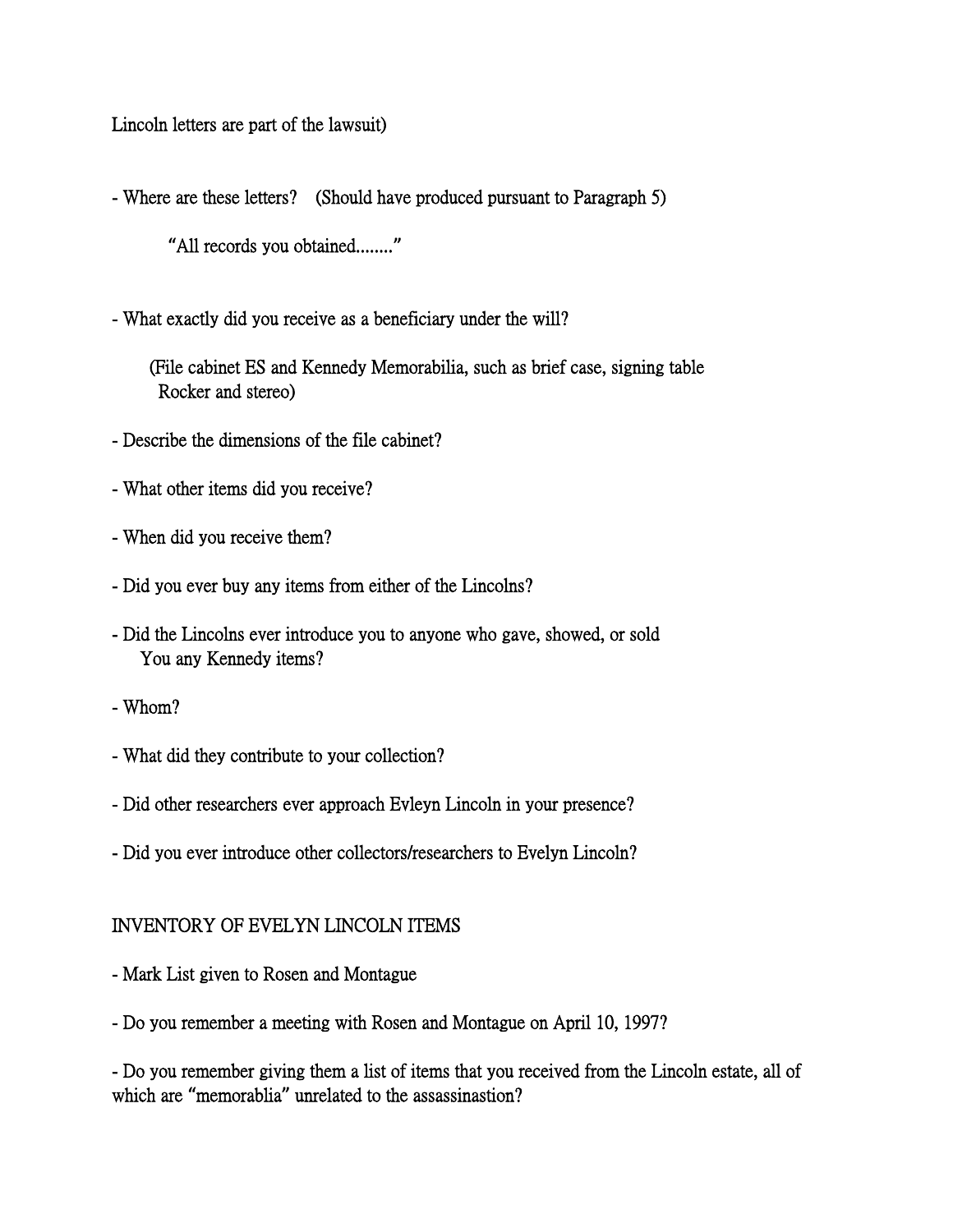- Show him both lists

- Do you also remember telling them on April 10, 1997 that you had not received any items from the Lincolns that are assassination-related?

- Showing you the Dr. Burkley report does this discuss the assassination?
- Texas Trip notes?
- Presidential Limosine Flags
- Rice Hotel Houston

## PARAGRAPH Four

-

- Aside from the inventories you provided, are there any others?

 - Go through Robert White **"**Categories**"** Inventory and ask him specific Questions about each category

**"**All inventories that document objects or records relating to JFK That are now, or ever have been, in your collection.**"**

- 1. We initially asked you inventories and you told us you didn**'**t have Any?
- 2. You**'**re attorney stated that it would be difficult for you to prepare Something like this because of the volume
- 3. How did you go about locating the RUBY notes?
- Do you keep them in boxes?
- Do you have a list of these boxes?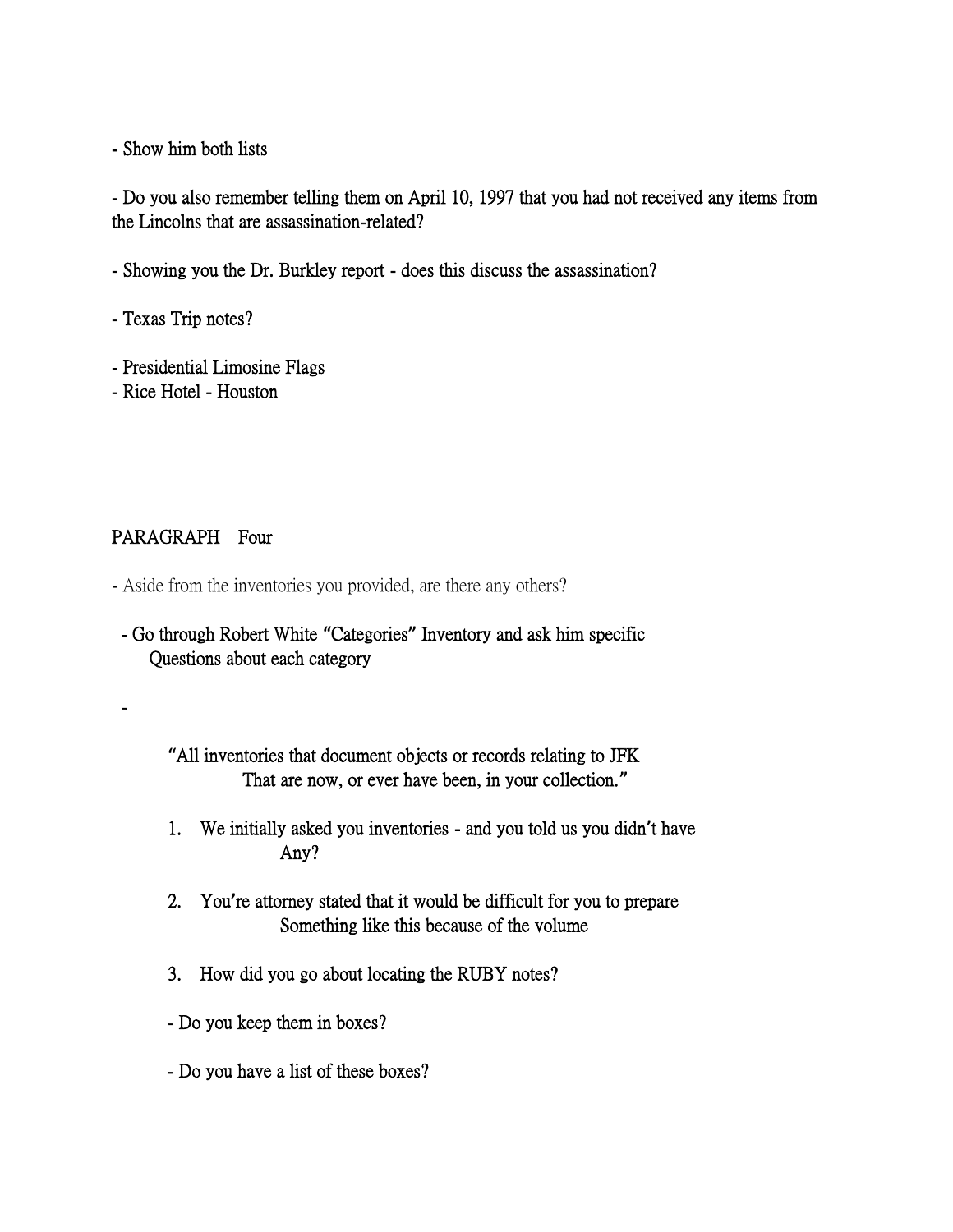- Aside from the inventories you provided us, are there any others?
- You stated that the Assasination Material Is 10% of your collection And that you have approximately 10,000 items
- Are all of these 1,000 items in that tub or on those shelves?
	- What do you mean by "Feature Items"

- Do you recall talking with the Review Board last year at around this time?

## - At that time, did you tell the Board through your attorney that you did not have any assassination-related material?

- 3. Guernsey Consignment List
	- When did you compile this list
	- Any items added or subtracted since you were issued the subpoena?

#### 4. Guernsey Catalogue?

- Did these items come from you?
- Do you know who they came from?

 (Our mission is to find federal records related to JFK assassination) (- that's why we're asking if he knows who they came from)

- 2. List that your client provided in response to subpoena (Atty/Client)
	- Did you ever give your attorney a list of items>

-What did that list contain?

- What is the basis for your saying it is atty-client privileged?
- Contain legal advice?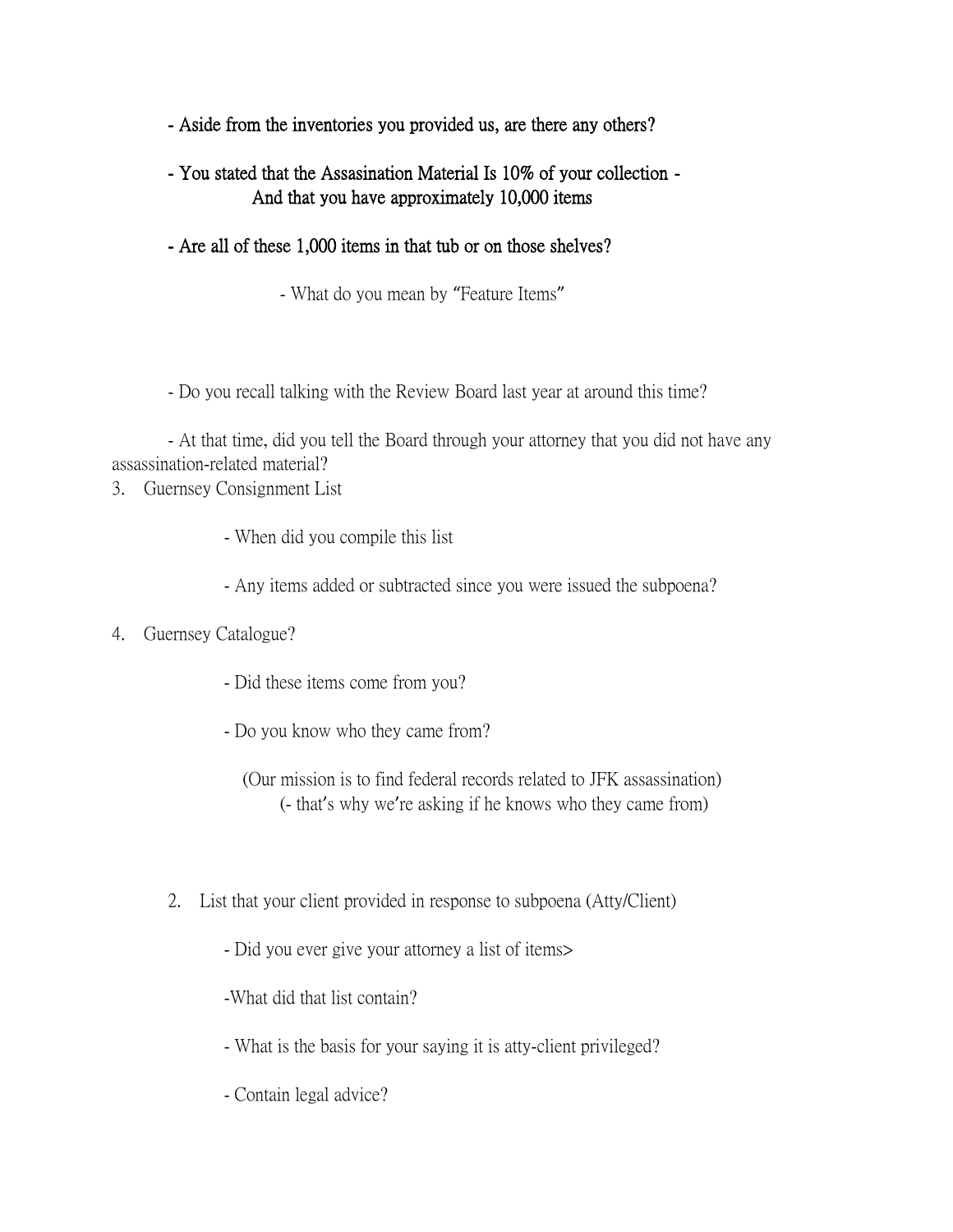- Contain information about strategies?
- If it is nothing other than a list, how can it be atty/client?
- How was that list different than a regular list?

## Paragraph 5

# **"**All records you obtained directly or indirectly from EL, HL, Blakeslee Mcguire, at any time, including records you obtained as a beneficiary Of EL**'**s will.**"**

- 1. EL Inventory is this a complete list?
- 2. Blakeslee
	- Cover everything given to you by Blakeslee
	- Time Frame
	- Any documentation covering that?
- 3. Frank McGuire
	- Any non-commercially produced items?
- 4. Harold Lincoln what did he give you after his wife's death?
	- What documentation did he provide?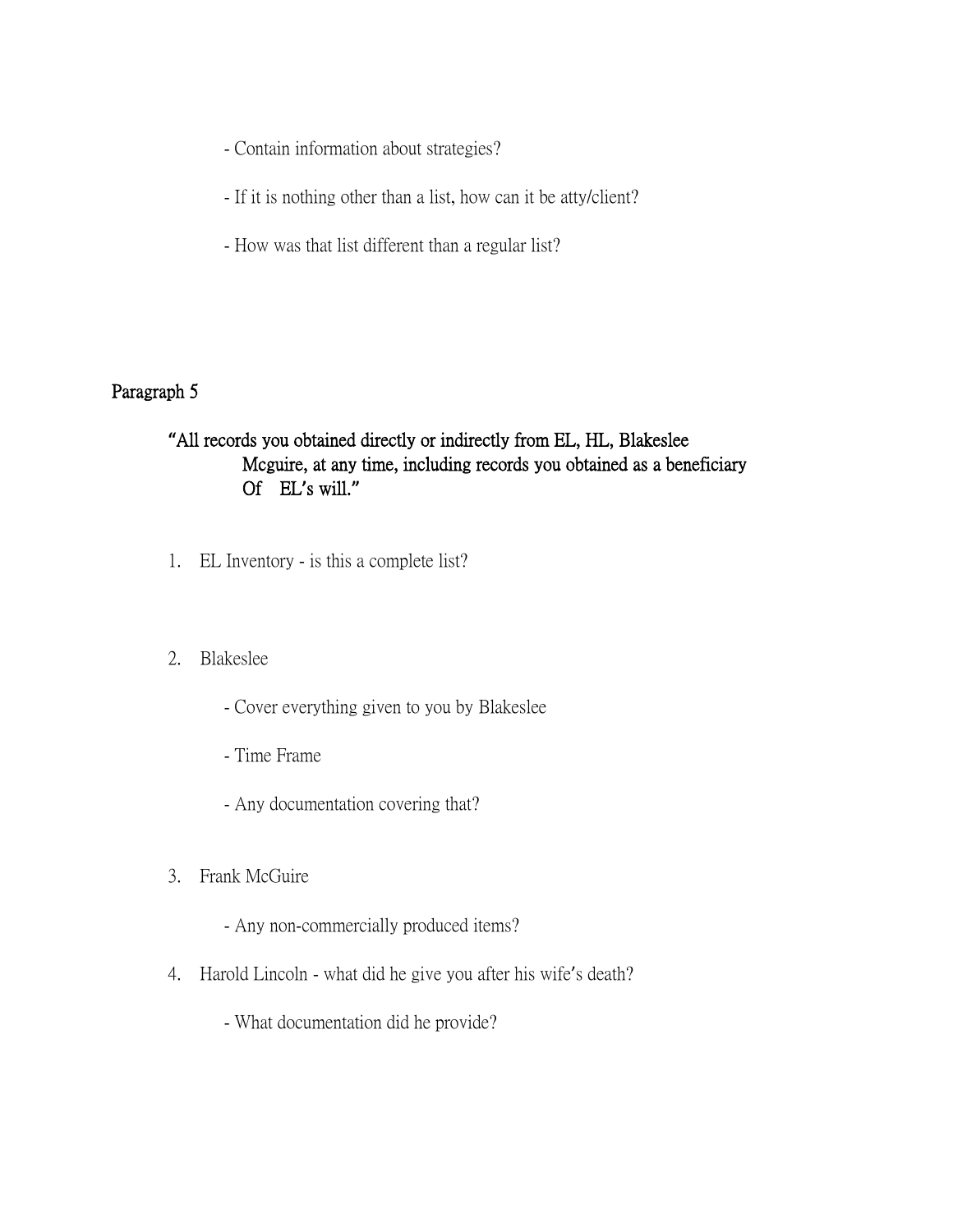# Paragraph 6

**"**All documents that set forth, list, document, index, catalogue, Inventory, or identify the objects or records of Pres. JFK or the Kennedy Administration that were in EL**'**s estate, HL**'**s estate, or either of their Possession, custody or control at any time**"**

- Did you ever prepare an inventory
- Mark the inventory
- Robert White's Appraisal
- What experience do you have as an appraiser?
- Special training?
- Certified in any way?
- Do you belong to the American Society of Appraisers?
- Do you belong to any professional associations?
- How many other appraisals have you prepared?
- Have you ever appraised any JFK items for anyone else?
- What kind of fee to you charge?
- Are you incorporated as a business?
- How many other appraisals have you done?
- Describe your filing system
- Have you ever appraised any other Kennedy items?
- At the time you did the inventory, did you know that you were a beneficiary?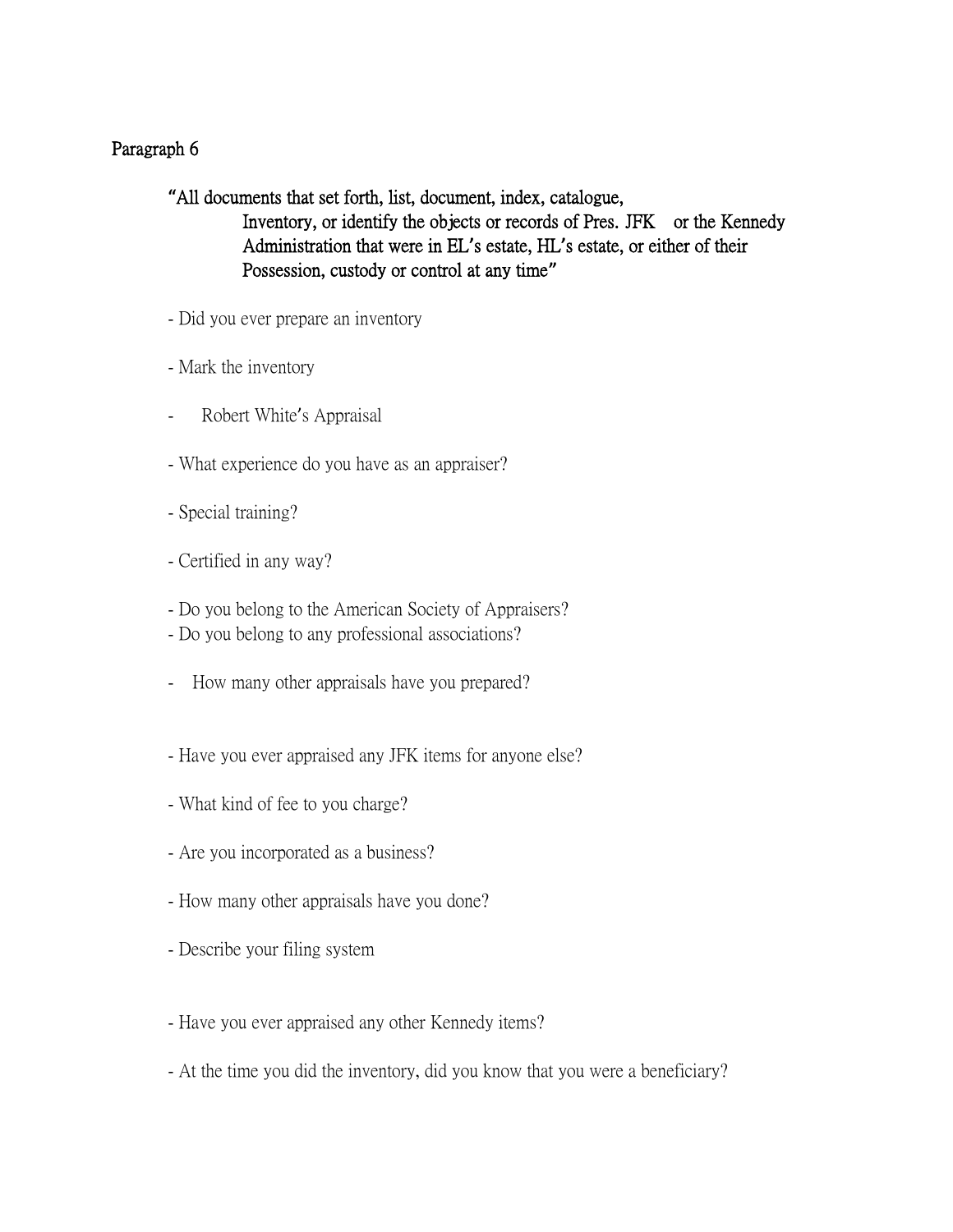- What does this inventory represent?
- When did you prepare it?
- Who directed you to prepare this?
- Did you meet with Blakeslee before you did the inventory?
- How many meetings did you have with Blakeslee before you prepared the Written appraisal?
- Did Blakeslee give you any instructions before you prepared it?
- Did he make comments about how exhaustive the inventory should be?
- Who was present during those meetings?
- When did you do the inventory?
- How long after Harold Lincoln's death?
- Describe, in detail, how you did this inventory?
- How many file cabinets?
- Dimensions?
- How many trunks?
- Who was present when you did it?
- Were they present with you the entire time?
- Did you sort through all of the file cabinets and trunks?
- How thorough was your search?
- Did you take notes?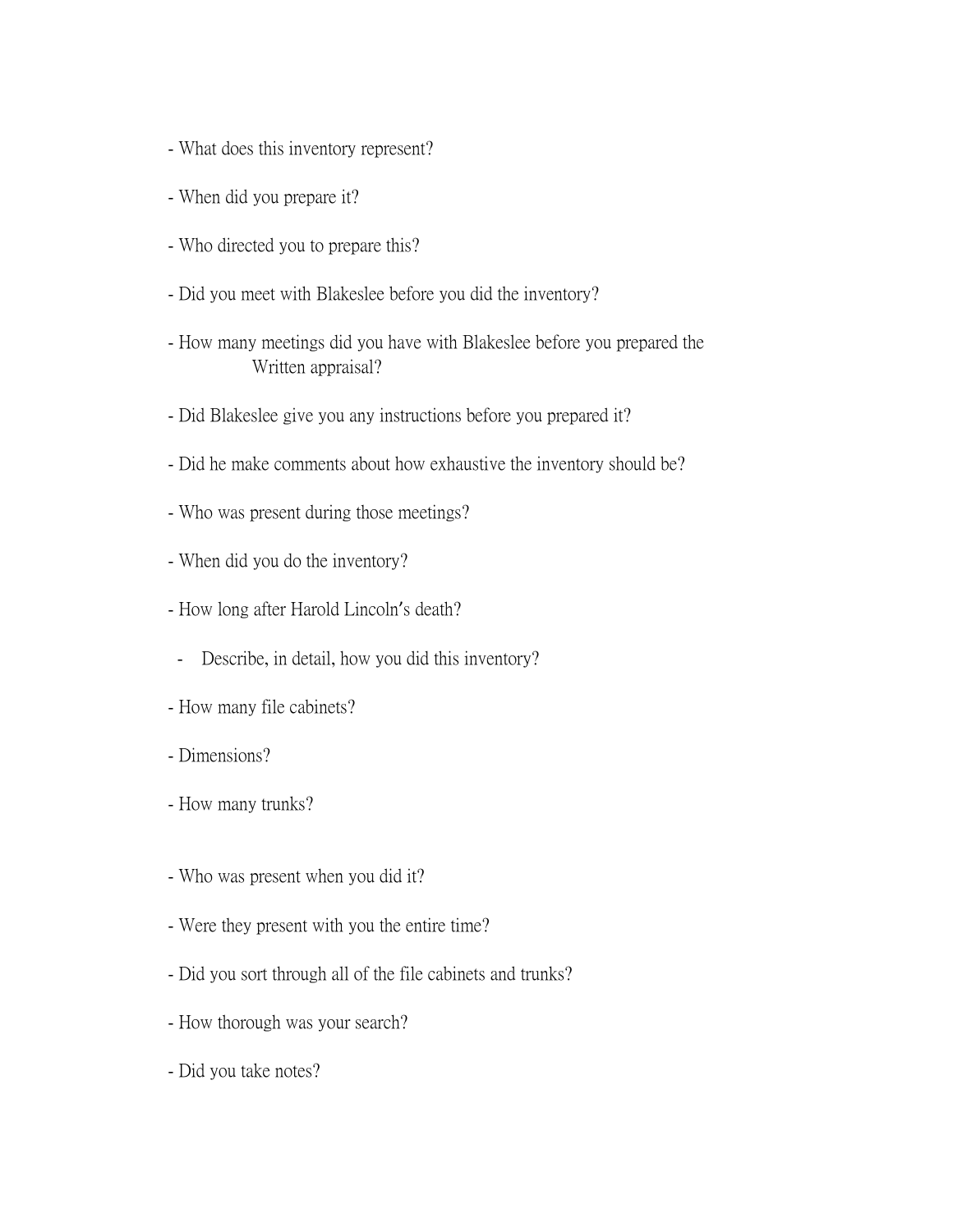- What did you take notes with?
- How extensive were the notes?
- Why did you take notes?
- In total, how long did the inventory take?
- Describe the file cabinets and trunks that you inventoried?
- Were there any at the apartment that you did not inventory?
- Size
- How many?
- What did you do with these notes?
- After Blakeslee typed up the inventory, did he send it back to you?
- Was this part of an arrangement?
- When did you decide to do it this way?
- - When?
- Did you go over it thoroughly?
- Did you make any corrections?
- -
- Did he send your notes back with the inventory?
- Did you ever ask him for your notes back?
- For your records?
- Do you know if he still has them?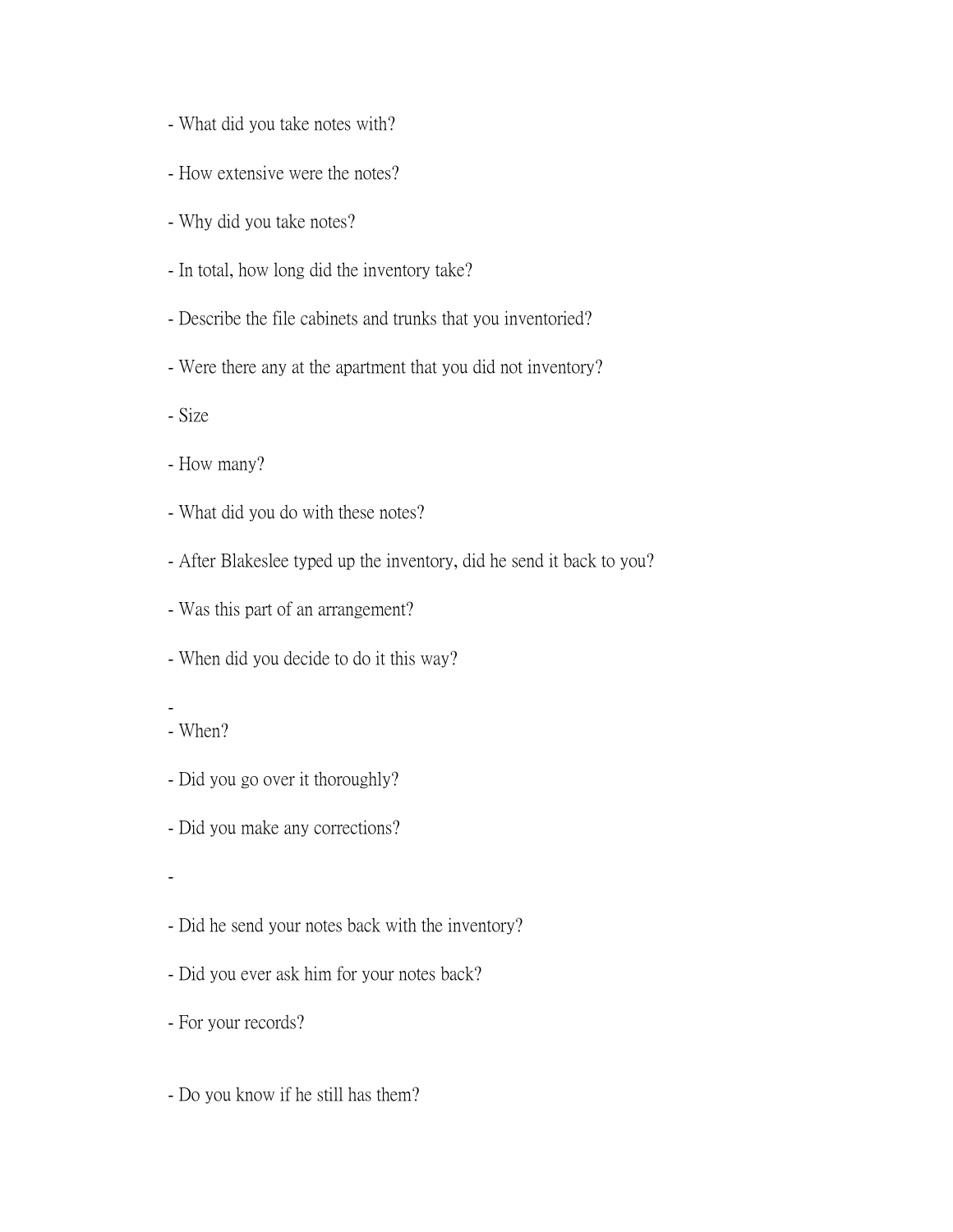- How did you come up with the figure, \$159,650?
- What was the value you assigned to your share?
- Where, on this list, does the other Kennedy Memorabilia appear?
- Did you assign a value to that?
- Was that included in the figure you assigned your share?

### GO THROUGH EACH ONE OF THESE CATEGORIES

- After the inventory, did you ever go back to the Lincolns' apartment?
- Between the time that you did your inventory, and the time that you Received your cabinet, did you obtain any Kennedy items?
- Were you given Kennedy Items?
- Ever look through the file cabinet meant for you or the other beneficiaries?
- Why does the file cabinet enumeration appear differently here?
- Did Stephen Blakeslee ever give you anything from the Lincoln estate After you received your file cabinets?
- What did he give you?
- Have any documentation to go along with these items?

Paragraph 7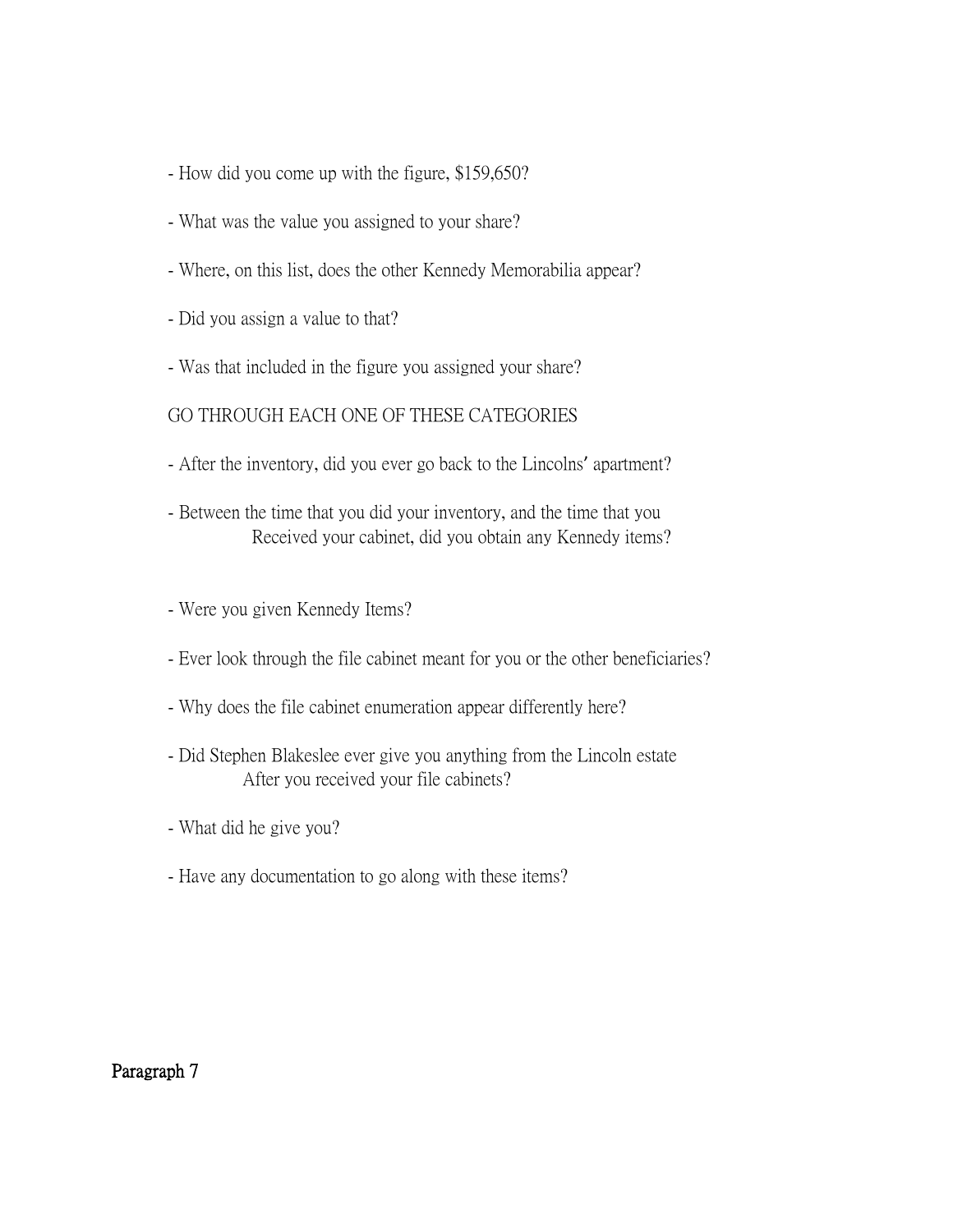# **"**All correspondence with other individuals, institutions, or Organizations regarding the terms of the EL and HL will.**"**

1. We proposed that you provide us with a list of any correspondence, Notes, or records generated by or directed to your client, that in Any way discuss the disposition of items in the Lincoln Will."

(I profferred - "Write corresponding with any other beneficiaries)

# - you did not provide us with this list.

# - When you saw this item, what steps did you take to comply with Paragraph 7?

- Do you have a file with correspondence?
- An individual box or file cabinet where you keep notes, letters, etc.?
- Did you ever write to anyone?
- What was the nature of this correspondence?
- What did you discuss in this correspondence?
- Did you receive any replies?
- Did you ever write to Blakeslee?
- Ever write to Maria Ray?
- Ever write to Frank McGuire ?
- Did you ever write to any institutions discussing the items you received as a Beneficiary under the EL wills?
- 2. Any Court documents?
	- Go over court case (?)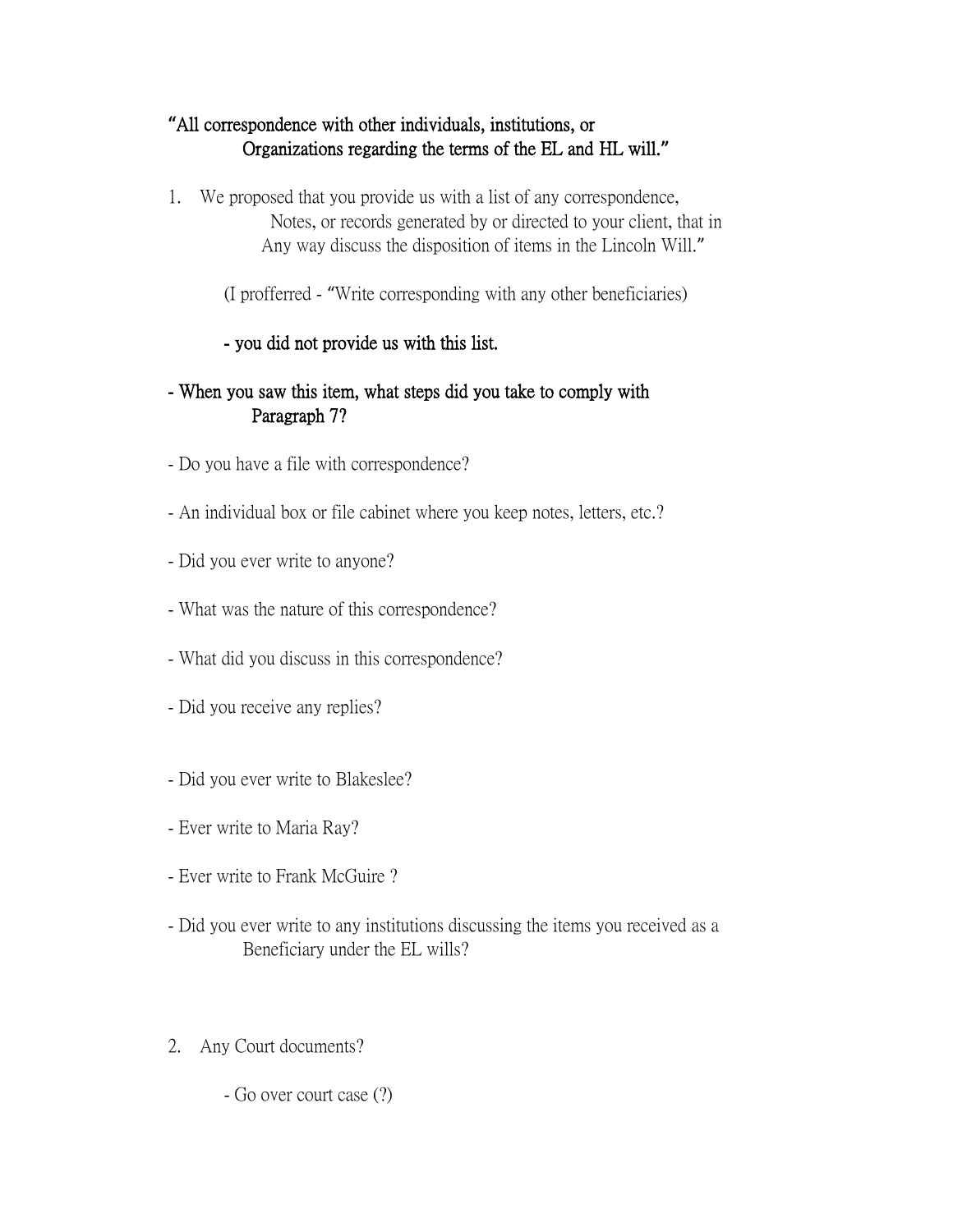- What items did you allege that Maria Ray took?

## Paragraph 8

## **"**All records pertaining to the sale, transfer, gift or bequest of any Objects or records that relate to President JFK, by yourself to Any other individual or institution.**"**

- Di d you ever give away or trade any records or objects?

# (What we need is to be able to track down and identify records and Objects related to the assassination of JFK)

## (You have told us that you don**'**t have an inventory - we thus need To search as many avenues as possible)

- 1. The only thing your client has is the Guernsey's list
- 2. You did not produce our suggestion: "We propose that You provide us with a list of any items or correspondence That pertain to items discussed by your client and Guernseys That did not make it onto the consignment list.
- 3. Do you have any contracts, etc. that set forth the terms of any Sales, etc.
- 4. Any items with National Security Classifications

Court documents

- Letter from Jeffrey Ray to Blakeslee

# Paragraph 9

**"**All records reflecting where you store any Kennedy items**"**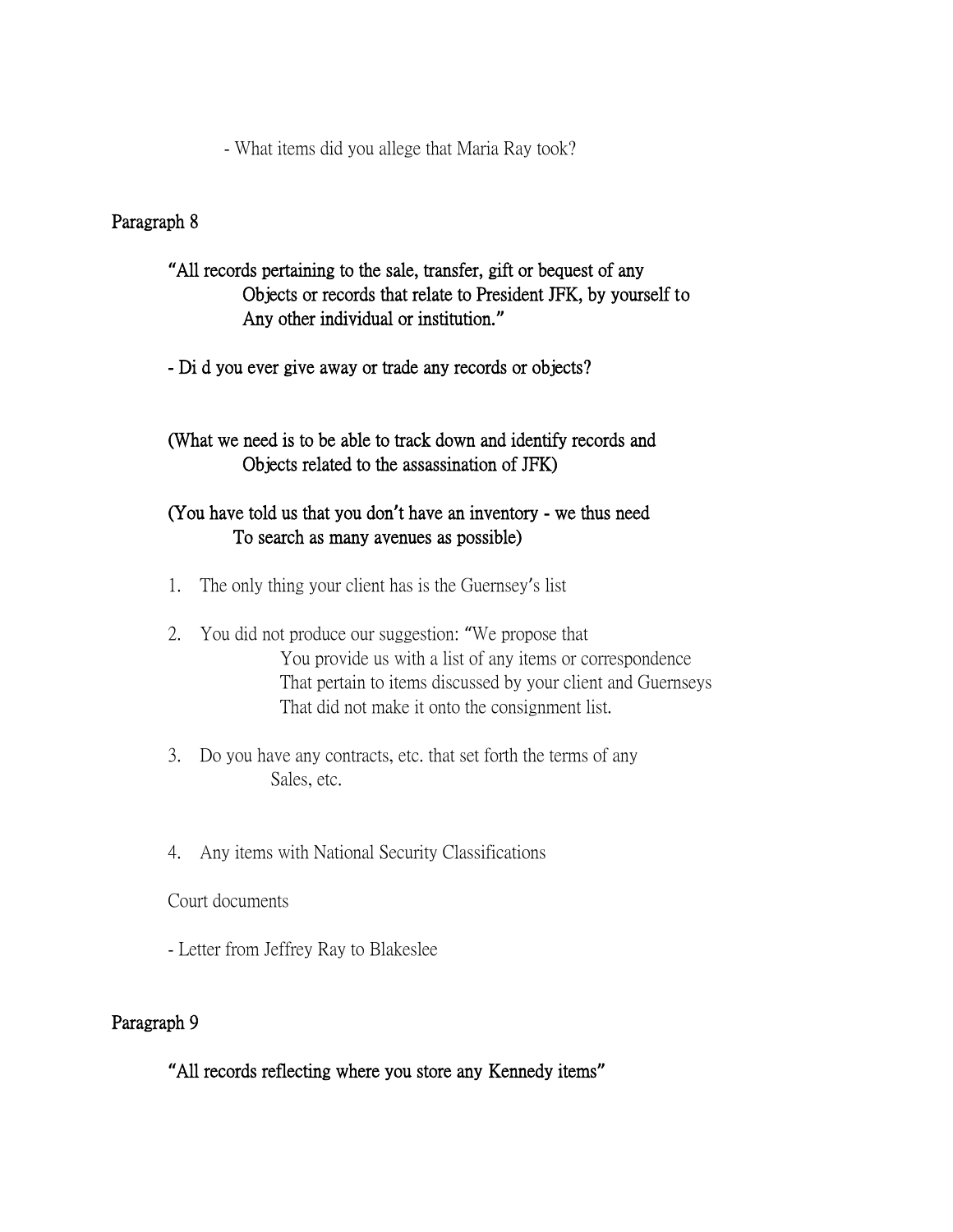- 1. All stored at your mother's?
	- Do you live with your mother?
	- Where, in your mother's house, do you store these items?
	- Do you have any items "Carefully stored away?"
	- Anything stored at your house?
	- Anything stored in safe deposit boxes?

### Paragraph 10

- **"**All records reflecting the disposition of JFK objects or records from the Estate of EL and/or HL, including all correspondence with JFK Library Regarding JFK records or objects.**"**
- 1. You told me he hasn**'**t sold or given anything away then you Said something different - which is it?
	- Any records that you had before the subpoena that you have since Disposed of?
- 2. What did you give away?
- 3. To Whom?
- 4. Did you give away any documentation that accompanied these items?
- 5. Did you ever Trade any JFK items with other collectors?
- 2. Court documents
	- Did you ever file a lawsuit over the terms of the Lincoln Will?
	- What was the nature of that suit?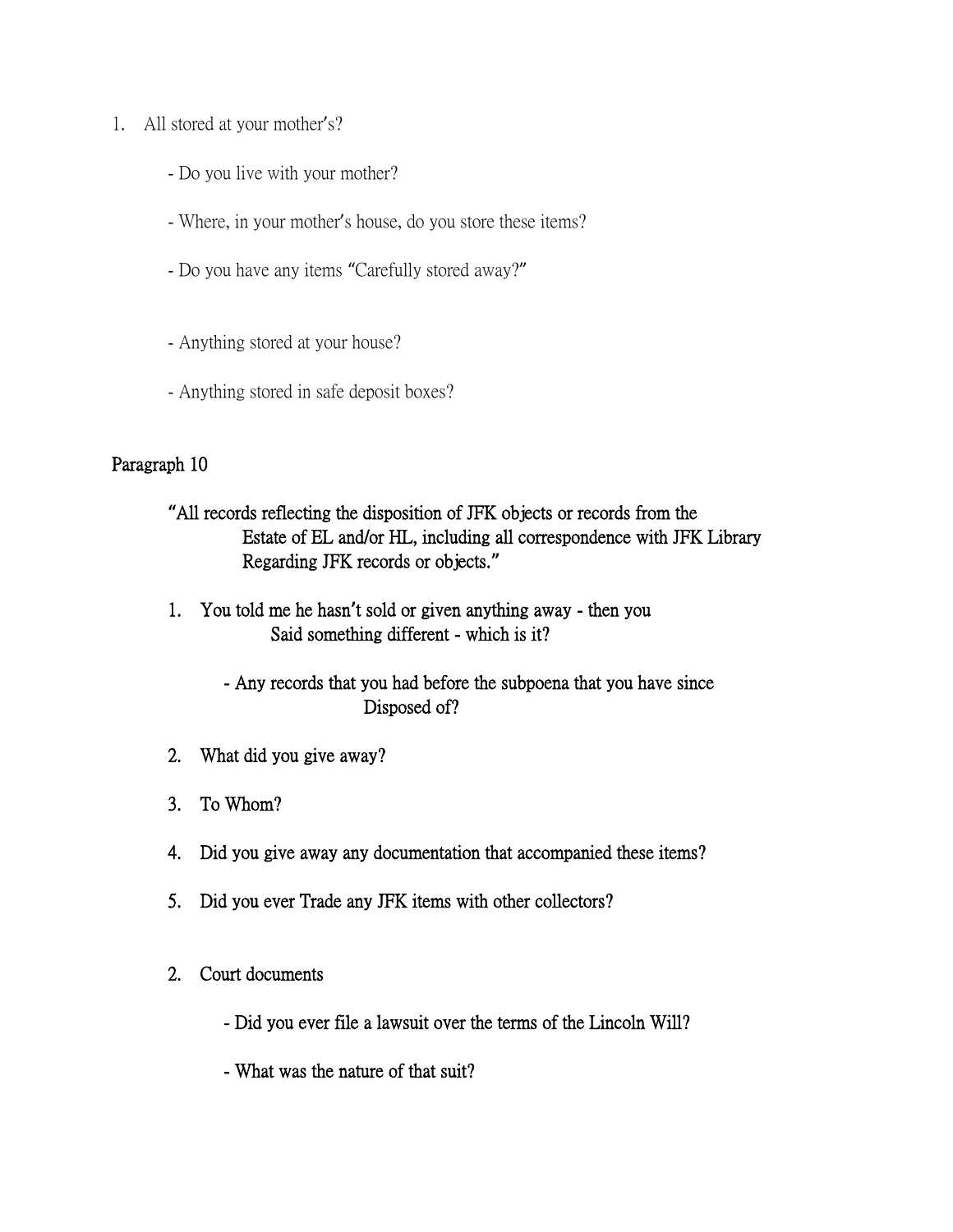(White claimed that the Wrays removed JFK memorabilia from The Lincoln**'**s home during their stay on Nov. 1, 1995

- Why did you believe that Maria Wray took the items to which you Were entitled?
- What was your contact with the Wrays when they came to Maryland?
- Did you ever produce any documentation from Harold Lincoln Pertaining to any of the items you received?
- Where is that documentation?
- What is the nature of it?
- Did you have any information regarding Maria Wray**'**s challenge To the authenticity of documents?
- Were you the subject of a lawsuit?
- What is the current status of the suit?
- How was it resolved?

#### OTHER COLLECTORS

- Know of anyone else?

#### OTHER ISSUES

- Let me remind you that you are under oath
- Testifying under penalty of perjury?